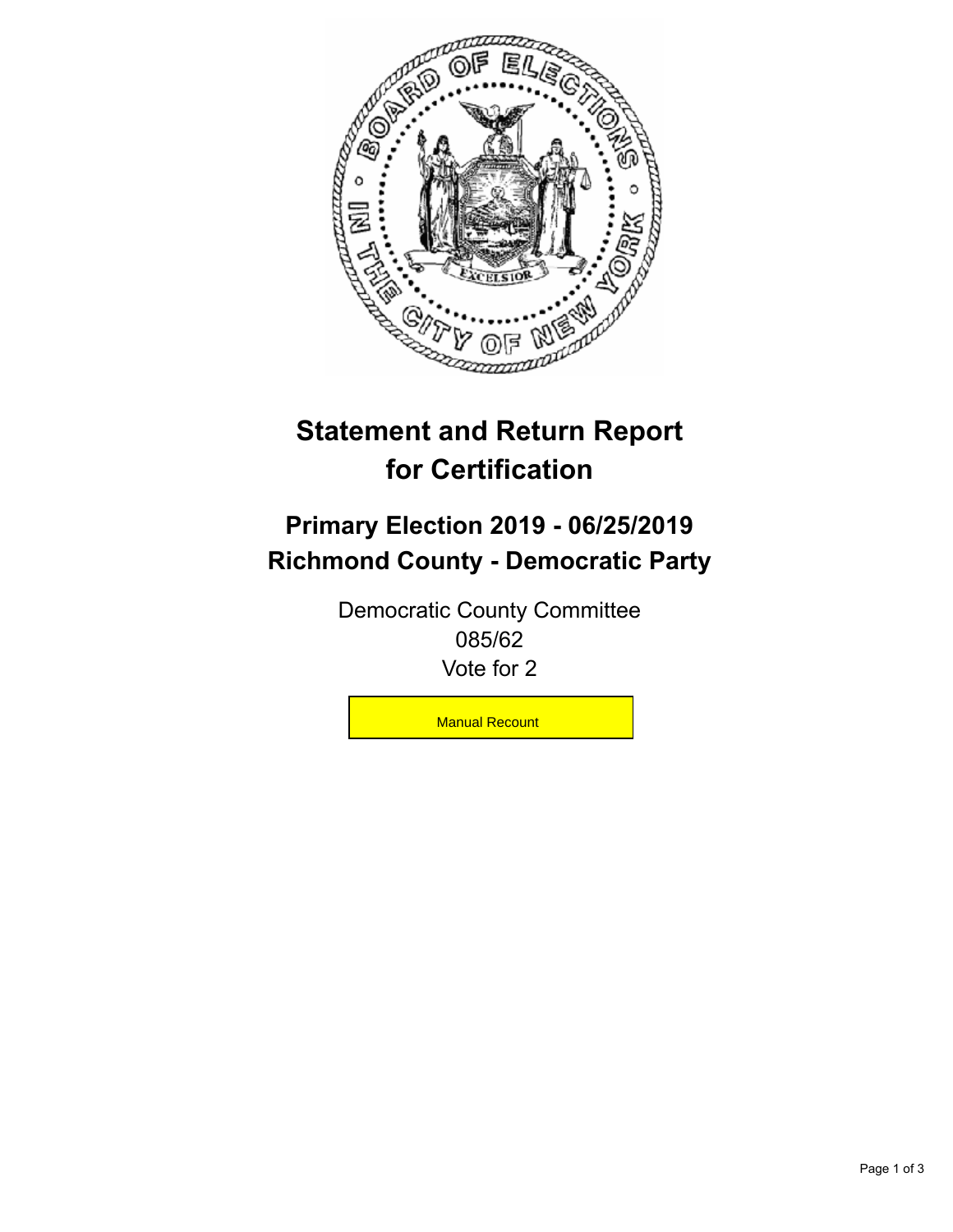

## **Assembly District 62**

| <b>PUBLIC COUNTER</b>                                    | 10 |
|----------------------------------------------------------|----|
| <b>MANUALLY COUNTED EMERGENCY</b>                        | 0  |
| ABSENTEE / MILITARY                                      | 3  |
| <b>AFFIDAVIT</b>                                         | 0  |
| <b>Total Ballots</b>                                     | 13 |
| Less - Inapplicable Federal/Special Presidential Ballots | 0  |
| <b>Total Applicable Ballots</b>                          | 13 |
| MICHAEL M. CASALE                                        | 7  |
| MICHAEL T. COLOMBO                                       | 7  |
| <b>TRACY COLOMBO</b>                                     | 9  |
| <b>Total Votes</b>                                       | 23 |
| Unrecorded                                               | 3  |